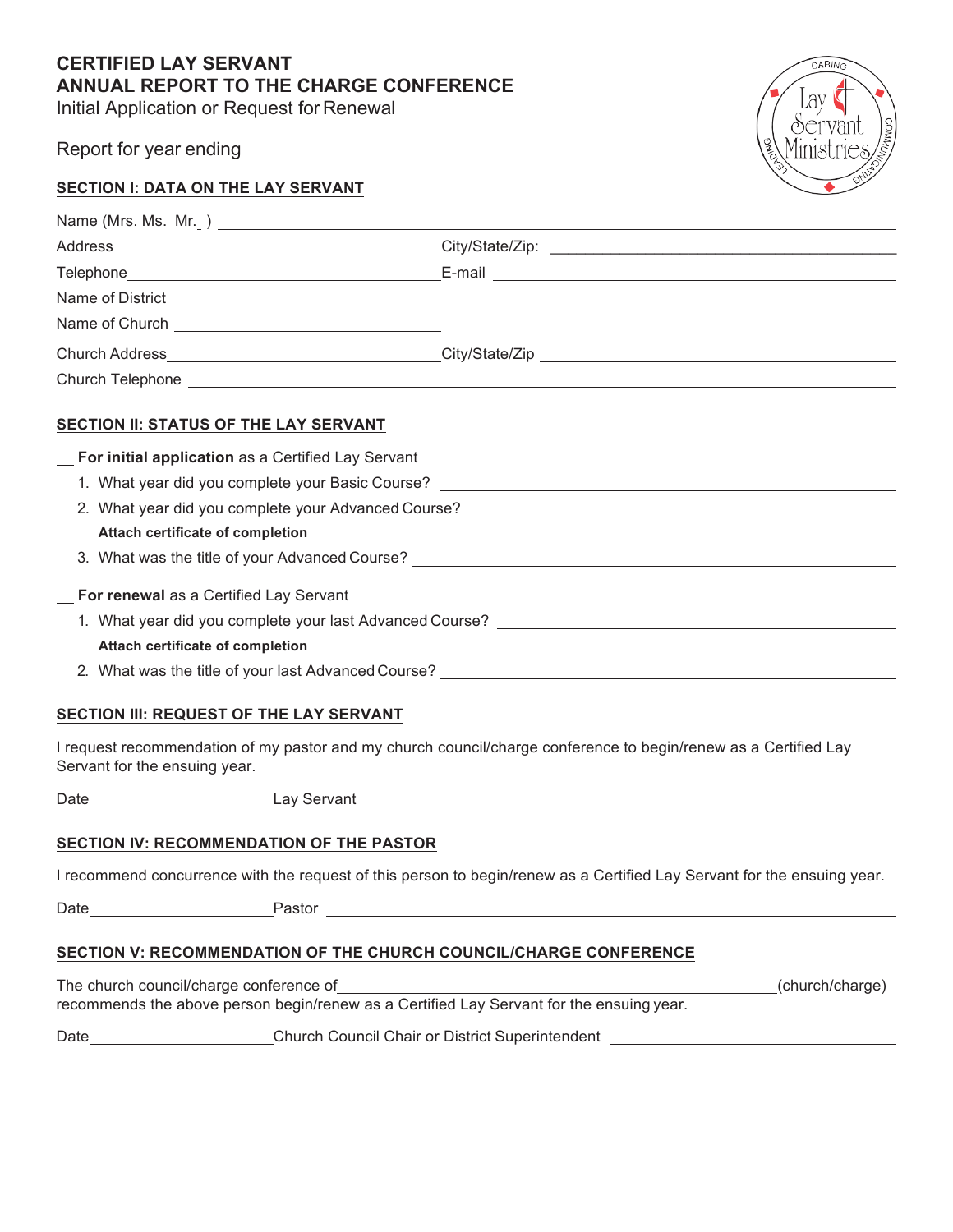# **(To be completed by those requesting renewal as a Certified Lay Servant)**

### **SECTION VI: MINISTRIES BY THE LAY SERVANT**

| During the past year, I have participated in caring ministries as follows:                                                     |                                     |
|--------------------------------------------------------------------------------------------------------------------------------|-------------------------------------|
| _ served as a volunteer in a care-giving institution                                                                           | provided one-on-one caring          |
| _ at a hospital, nursing home, or to a shut-in                                                                                 | in membership/evangelism visitation |
| served in caring/outreach projects (food pantry, prison ministry, etc)                                                         |                                     |
|                                                                                                                                |                                     |
| During the past year, I have participated in <i>leading ministries</i> as follows:                                             |                                     |
| _ served as member of committee, board, commission, council, task force, etc.                                                  |                                     |
| as a volunteer at a community agency                                                                                           |                                     |
| at my local church                                                                                                             |                                     |
| beyond my local church                                                                                                         |                                     |
| __ on my District __ Conference __ Jurisdiction __ General Church level                                                        |                                     |
|                                                                                                                                |                                     |
| During the past year, I have participated in communicating ministries as follows:                                              |                                     |
| _ brought message in _______ worship services                                                                                  |                                     |
| __ served as worship leader in _________ services                                                                              |                                     |
| __ delivered_______devotional messages                                                                                         |                                     |
| __ taught _______classes                                                                                                       |                                     |
| __ shared my faith story ______                                                                                                |                                     |
|                                                                                                                                |                                     |
| During the past year I have participated in additional opportunities for ministry as follows (Additional writing space below): |                                     |

If you have completed the Go Preach course, do you want opportunities to preach? The State Rough No

### **SECTION VII: PERSONAL AND SPIRITUAL GROWTH BY THE LAY SERVANT**

In what activities have you engaged and/or what books have you read or used during the past year to help you develop your devotional life; improve your understanding of the Bible; improve your understanding of The United Methodist Church; and to improve your skills in caring, leading, communicating and speaking?

### **SECTION VIII: FEEDBACK BY THE LAY SERVANT**

1. Do you feel called to be in service in any area of ministry, either in the church or outside the church, in which you are not currently involved? Yes No (If yes, please list those areas below.)

2. What additional training or support do you need or would suggest to further your ministry:

3. Give any recommendations you have for improving Lay Servant Ministries in your District orConference:

(Note: District Directors are encouraged to respond to any comments within this section.) *NOTICE: After this form is completed and signed by those listed above, the Recording Secretary of the Church Council or Charge Conference is requested to reproduce THREE copies: (1)Lay Servant, (2)District Director of Lay Servant Ministries, (3)District*